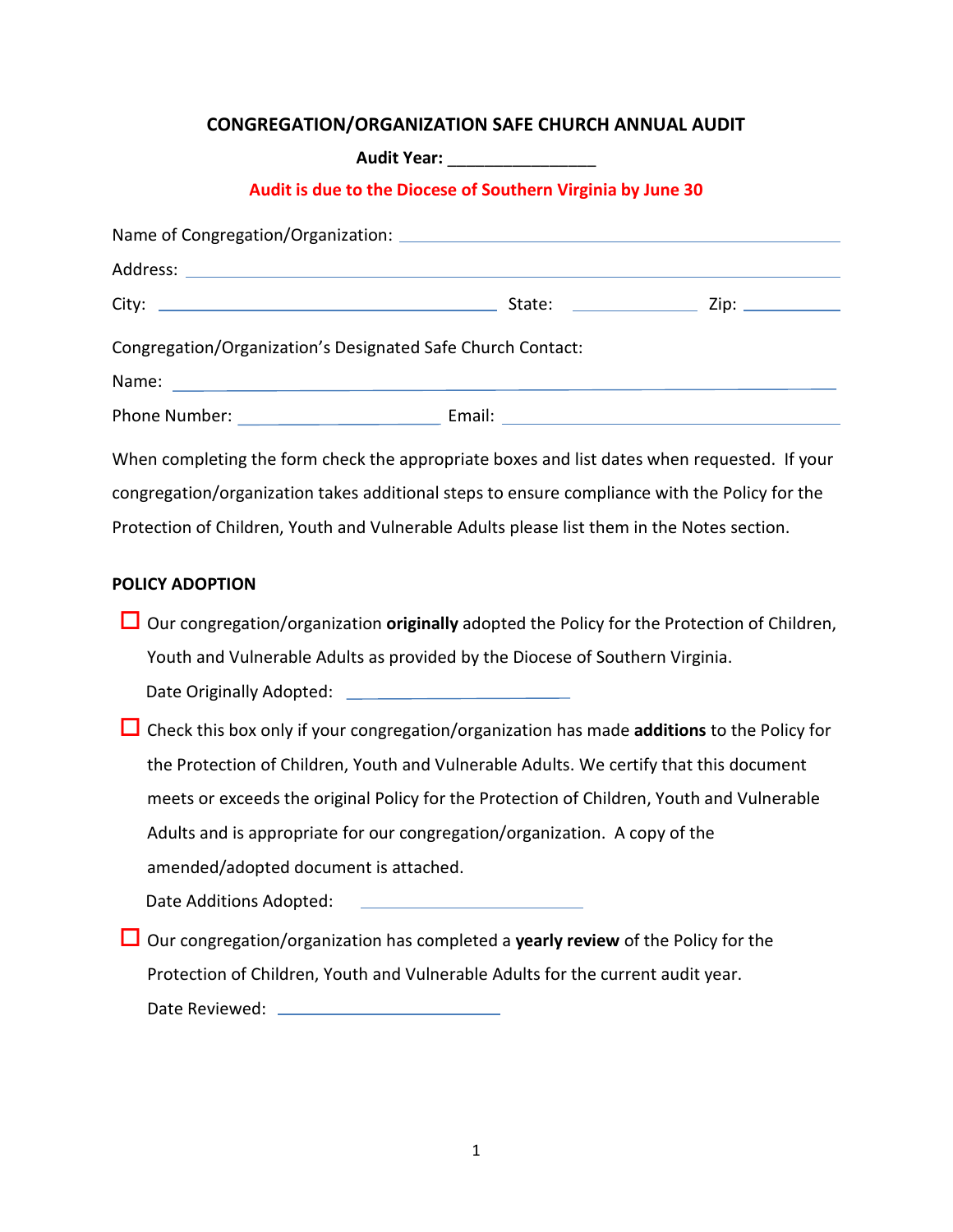#### **POLICY NOTIFICATION**

 $\Box$  A copy of the Policy for the Protection of Children, Youth and Vulnerable Adults is posted in an area where activities take place.

Location where the policy is posted:

 $\Box$  The Policy for the Protection of Children, Youth and Vulnerable Adults is given to adults, guardians, and all paid and unpaid persons who minister to children, youth and vulnerable adults.

#### **SCREENING OF MINISTRY LEADERS**

- $\Box$  Our congregation/organization screens ministry leaders, in accordance with the Policy for the Protection of Children, Youth and Vulnerable Adults Screening and Training Protocols, which includes:
	- A written application;
	- A personal interview;
	- Verification of personal references; and
	- Public records check, updated at least every 5 years.

| Who maintains these screening records? |  |
|----------------------------------------|--|
| Where are they maintained?             |  |
| Who has access to the records?         |  |

#### **TRAINING OF MINISTRY LEADERS**

- $\Box$  Our congregation/organization trains ministry leaders, in accordance with the Policy for the Protection of Children, Youth and Vulnerable Adults Screening and Training Protocols, which includes:
	- All leaders, paid or volunteer, have completed the appropriate Safe Church training for their role;
	- Certification of training is renewed every 3 years;
	- Ministry leaders receive and acknowledge receipt of a copy of the Policy for the Protection of Children, Youth and Vulnerable Adults.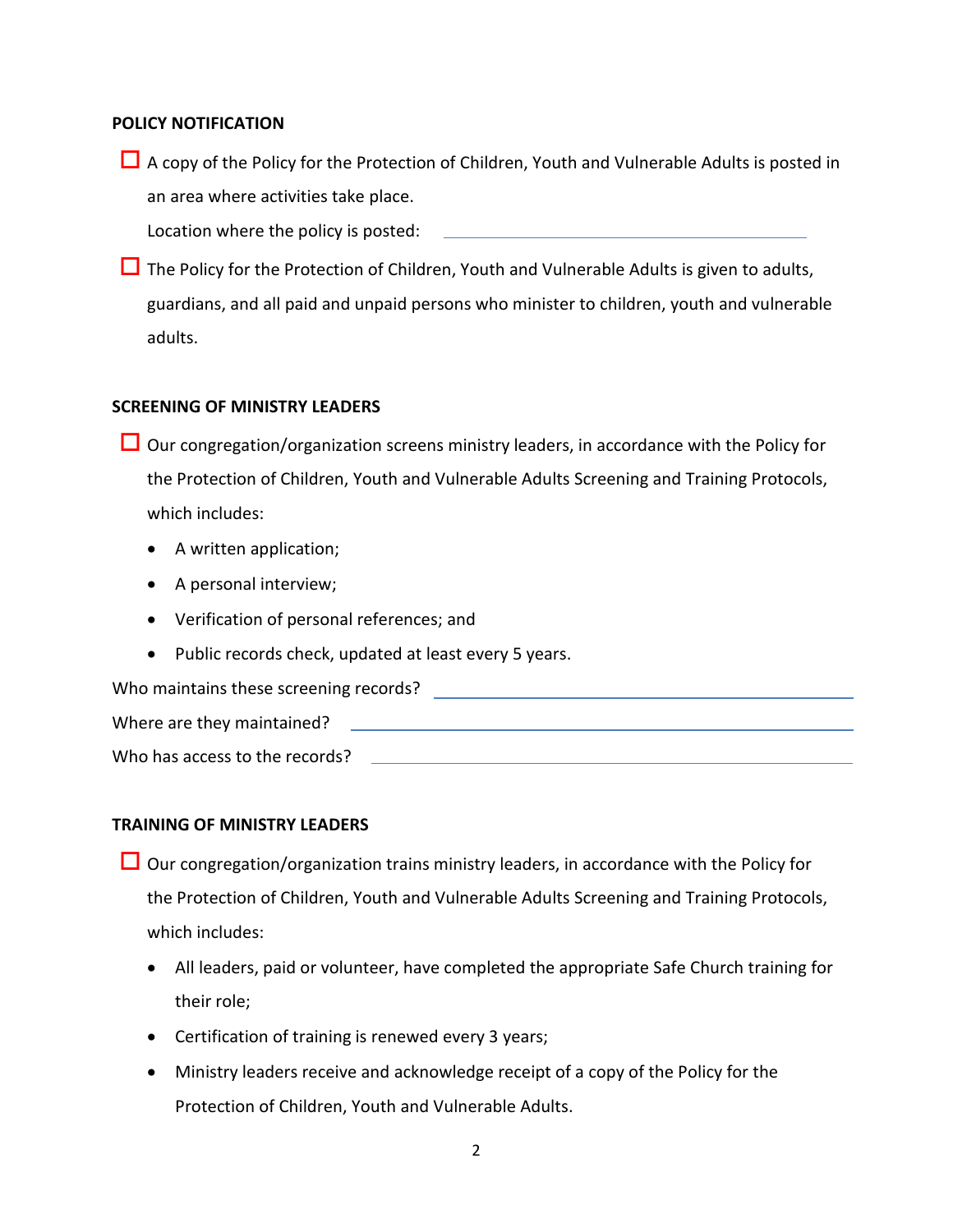Who maintains these training records?

Where are they maintained?

## **SAFE PROGRAM SPACE**

- $\Box$  There are always two or more unrelated adults present in ministry settings and events designed for children and youth.
- $\Box$  All program space whose primary use is for children and youth is visually accessible.
- $\Box$  To the furthest extent possible, unoccupied spaces are locked when not in use.
- $\Box$  Alcoholic beverages are not stored in publicly accessible areas of the church buildings.
- $\Box$  Publicly accessible computers with internet access are password protected and children and youth use church computers only with supervision.
- $\Box$  Keys and electronic access to church spaces are limited to individuals who have met all requirements for screening and training.
- $\Box$  No one is denied the right, status, or access to an equal place in the life, worship, and governance of any program or activity because of race, color, ethnic origin, national origin, marital status, sex, sexual orientation, gender identity and expression, differing abilities, or socio-economic class.
- $\Box$  To the furthest extent possible, all spaces and settings for programs, activities, and ministry are accessible.

### **RESPONDING TO CONCERNS/INCIDENTS**

- There is a well-understood procedure for responding to concerns and/or incidents of suspected abuse, neglect, or exploitation of children and youth and vulnerable adults, that includes:
	- Contact information for the local Child Protective Service and Adult Protective Service;
	- Contact information for the appropriate person to report/document the concern/incident to in the Congregation/Organization and Diocese;
	- Steps to take when individuals have concerns;